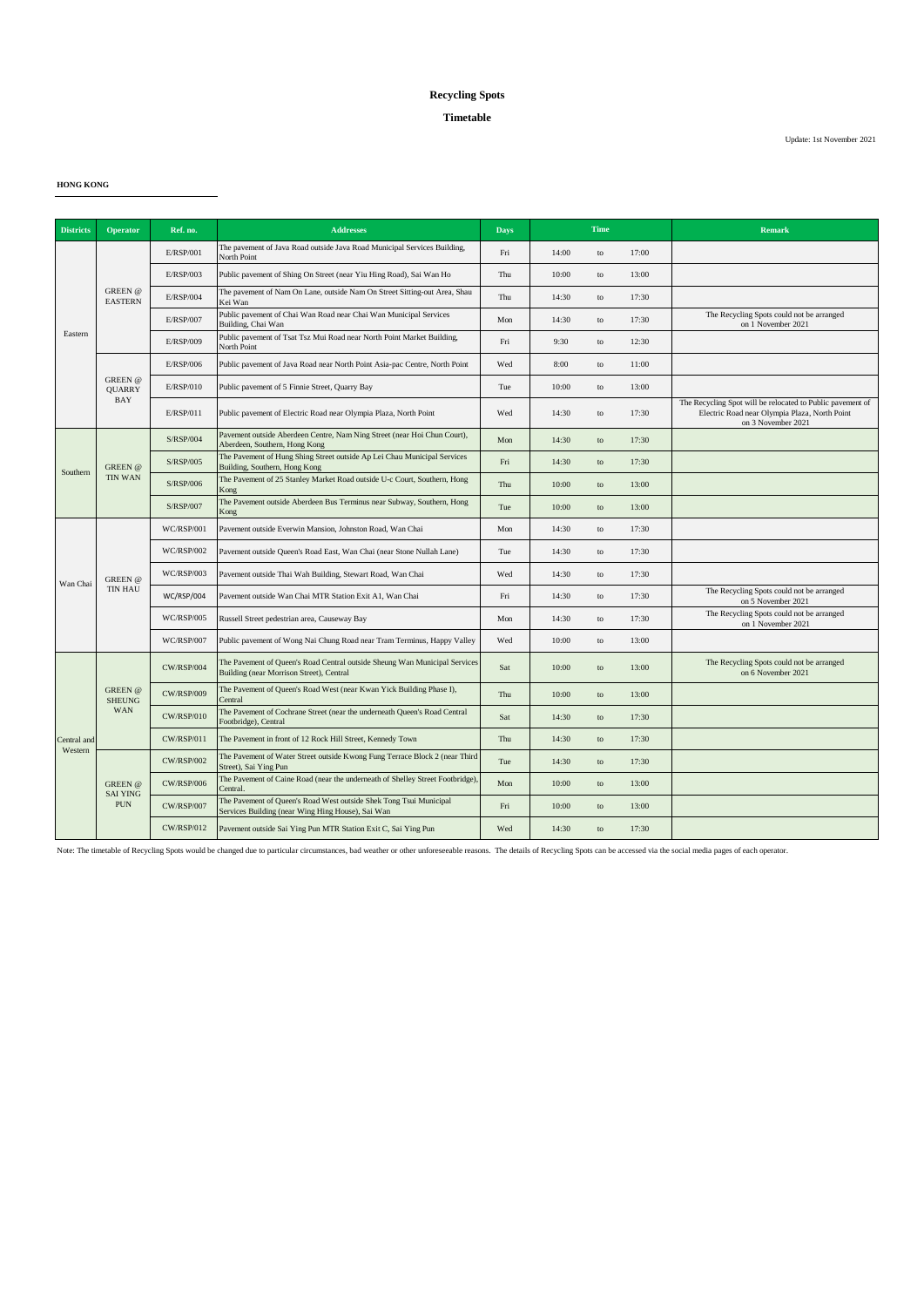### **Timetable**

Update: 1st November 2021

**KOWLOON(1)**

| <b>Districts</b> | <b>Operator</b>                          | Ref. no.          | <b>Addresses</b>                                                                                           | <b>Days</b> | Time  |    |       | <b>Remark</b>                                                                                                                                                           |
|------------------|------------------------------------------|-------------------|------------------------------------------------------------------------------------------------------------|-------------|-------|----|-------|-------------------------------------------------------------------------------------------------------------------------------------------------------------------------|
|                  |                                          |                   |                                                                                                            |             |       |    |       |                                                                                                                                                                         |
| Kwun<br>Tong     | <b>GREEN</b> @<br><b>KWUN TONG</b>       | KT/RSP/001        | Public pavement at 40 Hiu Kwong Street (near Fu Wah Court), Kwun Tong                                      | Tue         | 10:00 | to | 13:00 |                                                                                                                                                                         |
|                  |                                          | <b>KT/RSP/002</b> | The pavement of Yuet Wah Street (near Tin Shing Court), Kwun Tong                                          | Tue         | 14:30 | to | 17:30 | The Recycling Spots could not be arranged<br>on 16 November 2021                                                                                                        |
|                  |                                          | KT/RSP/004        | Public pavement at Cha Kwo Ling Road (near Laguna City), Lam Tin                                           | Wed         | 14:30 | to | 17:30 |                                                                                                                                                                         |
|                  |                                          | KT/RSP/005        | The pavement of 164-170 Ngau Tau Kok Road (near Kam Wo Building), Ngau<br><b>Tau Kok</b>                   | Fri         | 10:00 | to | 13:00 |                                                                                                                                                                         |
|                  |                                          | <b>KT/RSP/006</b> | Public pavement near Ngau Tau Kok Road (near Kwai Sun House), Ngau Tau<br>Kok                              | Thu         | 14:30 | to | 17:30 | The Recycling Spots could not be arranged<br>on 4 November 2021                                                                                                         |
|                  |                                          | KT/RSP/007        | The pavement of Kai Yan Street (near Richland Gardens), Kowloon Bay                                        | Fri         | 14:30 | to | 17:30 |                                                                                                                                                                         |
|                  |                                          | KT/RSP/009        | The pavement of Hing Tin Street (near Tak Tin Plaza), Lam Tin (1)                                          | Thu         | 10:00 | to | 13:00 |                                                                                                                                                                         |
|                  |                                          | KT/RSP/010        | The pavement of Ka Wing Street (near Yau Tong Centre Tower 4), Yau Tong                                    | Wed         | 10:00 | to | 13:00 | The Recycling Spots could not be arranged<br>on 17 February 2022                                                                                                        |
|                  | GREEN @<br><b>TAI KOK</b><br><b>TSUI</b> | YTM/RSP/001       | Public pavement of Canton Road outside Saigon Street Playgound, Yau Ma Tei                                 | Thu         | 10:00 | to | 13:00 |                                                                                                                                                                         |
|                  |                                          | YTM/RSP/002       | Public pavement of Prince Edward Road West outside Prince Edward MTR<br>Station Exit C2, Mong Kok          | Wed         | 14:30 | to | 17:30 |                                                                                                                                                                         |
|                  |                                          | YTM/RSP/003       | Public pavement outside 33 Sycamore Street Fresh Fish Traders' School, Mong<br>Kok                         | Mon         | 14:30 | to | 17:30 |                                                                                                                                                                         |
|                  |                                          | YTM/RSP/004       | Public pavement at junction of Nelson Street and Sai Yee Street outside<br>MacPherson Playground, Mong Kok | Thu         | 14:30 | to | 17:30 |                                                                                                                                                                         |
| Yau Tsim<br>Mong |                                          | YTM/RSP/006       | Public pavement of outside Ferry Street Playground (in between 220 and 240<br>Ferry Street), Mong Kok      | Fri         | 14:30 | to | 17:30 |                                                                                                                                                                         |
|                  |                                          | YTM/RSP/008       | Public pavement outside Everest Building (241-243 Nathan Road), Yau Mai Tei                                | Wed         | 10:00 | to | 13:00 | The Recycling Spot will be relocated to Public pavement of<br>Jordan Road outside Jordan MTR Station Exit B1, Yau Mai<br>Tei on 3 November 2021, 1 and 22 December 2021 |
|                  |                                          | YTM/RSP/012       | Public pavement of Nathan Road outside Tsim Sha Tsui MTR Station Exit C2,<br>Tsim Sha Tsui                 | Tue         | 14:30 | to | 17:30 |                                                                                                                                                                         |
|                  |                                          | YTM/RSP/013       | Public pavement of Tai Kok Tsui Road outside Ivy Street Rest Garden, Mong<br>Kok                           | Fri         | 10:00 | to | 13:00 | The Recycling Spot will be relocated to Public pavement<br>outside Dorsett Mongkok Hong Kong (88 Tai Kok Tsui Road),<br>Mong Kok on 5 November 2021                     |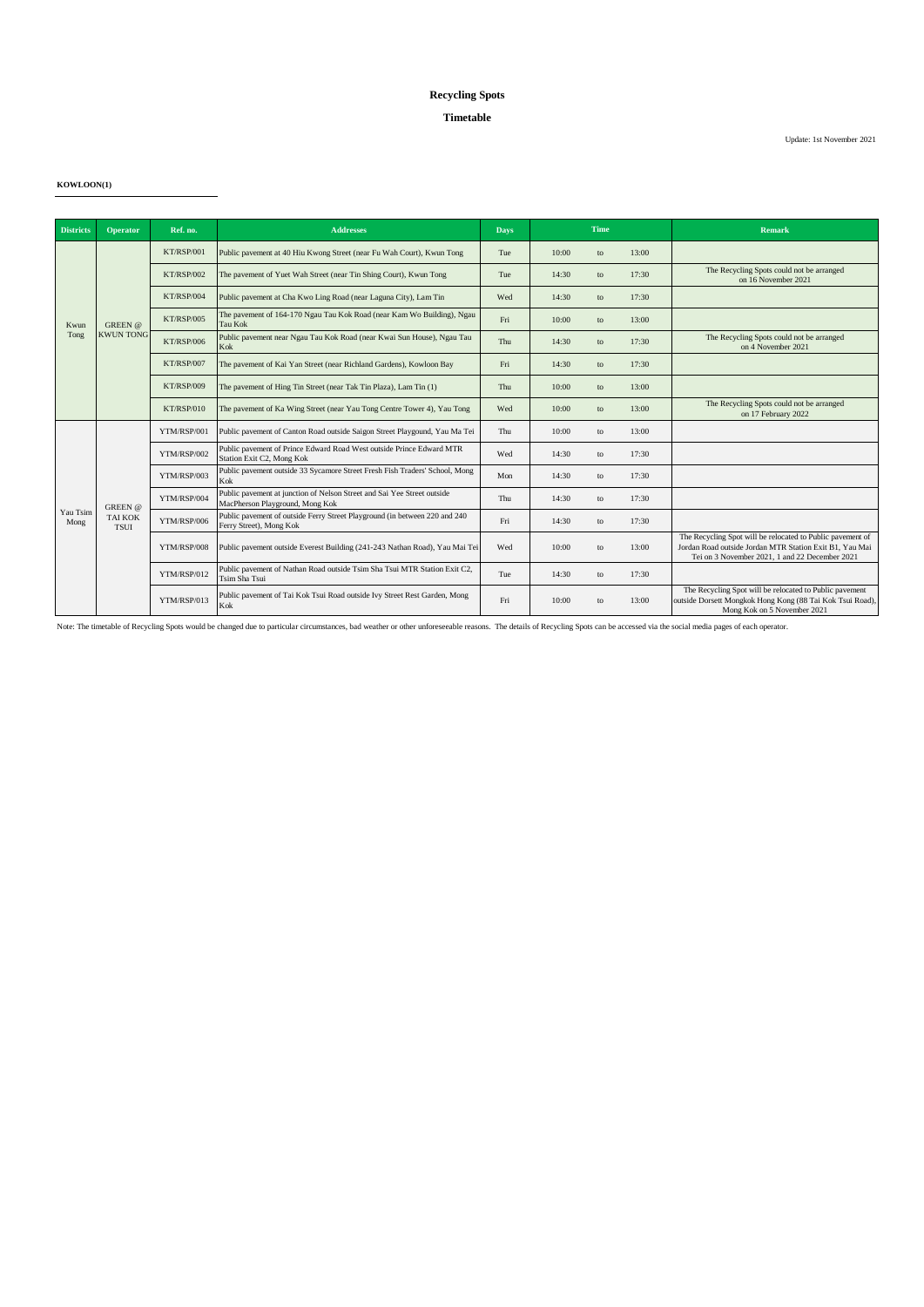### **Timetable**

Update: 1st November 2021

**KOWLOON(2)**

| <b>Districts</b> | Operator                                          | Ref. no.    | <b>Addresses</b>                                                                                                                | <b>Days</b> |       | <b>Time</b> |       | <b>Remark</b>                                                    |
|------------------|---------------------------------------------------|-------------|---------------------------------------------------------------------------------------------------------------------------------|-------------|-------|-------------|-------|------------------------------------------------------------------|
|                  | <b>GREEN</b> @<br><b>CHEUNG</b><br><b>SHA WAN</b> | SSP/RSP/003 | Public pavement outside Eastland Towers (167B-E Pratas Street), Sham Shui Po                                                    | Tue         | 14:30 | to          | 17:30 |                                                                  |
|                  |                                                   | SSP/RSP/004 | Public pavement at junction of Yen Chow Street and Fuk Wa Street outside<br>Golden Computer Arcade, Sham Shui Po                | Sat         | 14:30 | to          | 17:30 | The Recycling Spots could not be arranged<br>on 6 November 2021  |
|                  |                                                   | SSP/RSP/007 | Public pavement at junction of Pei Ho Street and Ki Lung Street outside Pei Ho<br>Street Market, Sham Shui Po                   | Fri         | 10:00 | to          | 13:00 |                                                                  |
| Sham Shui        |                                                   | SSP/RSP/011 | Public pavement at junction of Cheung Sha Wan Road and Boundary Street<br>outside Cheung Shing Building, Sham Shui Po           | Mon         | 14:30 | to          | 17:30 |                                                                  |
| Po               | $GREEN$ @                                         | SSP/RSP/012 | Public pavement of Tat Chee Avenue outside Tseuk Kiu Street Sitting-out Area,<br>Sham Shui Po                                   | Thu         | 14:30 | to          | 17:30 |                                                                  |
|                  | <b>SHAM SHUI</b><br>PO                            | SSP/RSP/013 | Public pavement underneath the Kwai Chung Road Flyover, Sham Shui Po                                                            | Wed         | 14:30 | to          | 17:30 |                                                                  |
|                  |                                                   | SSP/RSP/014 | Public pavement at junction of Nam Cheong Street and Fuk Wing Street outside<br>182 Nam Cheong Street, Sham Shui Po             | Mon         | 9:30  | to          | 12:30 |                                                                  |
|                  |                                                   | SSP/RSP/015 | Po On Road Market                                                                                                               | Tue         | 14:30 | to          | 17:30 |                                                                  |
|                  | <b>GREEN</b> @<br><b>SANPO</b><br><b>KONG</b>     | WTS/RSP/001 | The pavement of Chuk Yuen Road (near Chuk Yuen Sports Centre), Wong Tai<br><b>Sin</b>                                           | Fri         | 14:30 | to          | 17:30 |                                                                  |
| Wong             |                                                   | WTS/RSP/002 | The pavement of Lung Cheung Road in front of Choi Hung MTR Station Exit<br>C <sub>2</sub> , Choi Hung                           | Fri         | 10:00 | to          | 13:00 | The Recycling Spots could not be arranged<br>on 11 February 2022 |
| Tai Sin          |                                                   | WTS/RSP/003 | The pavement at the junction of Sheung Fung Street and Kam Fung Street (near<br>Kam Fung Street Sitting-Out Area), Wong Tai Sin | Tue         | 14:30 | to          | 17:30 |                                                                  |
|                  |                                                   | WTS/RSP/004 | Next to the Po Kong Village Road Park (opposite to SKH Kindly Light Church<br><b>Bradbury Centre)</b>                           | Thu         | 14:30 | to          | 17:30 |                                                                  |
|                  | <b>GREEN</b> @ TO<br><b>KWA WAN</b>               | KC/RSP/002  | Public pavement outside 112 To Kwa Wan Road, Kowloon City                                                                       | Tue         | 14:30 | to          | 17:30 |                                                                  |
|                  |                                                   | KC/RSP/007  | Public pavement at junction of Kau Pui Lung Road and Lok Shan Road outside<br>Morning Joy Building, Kowloon City                | Thu         | 10:00 | to          | 13:00 |                                                                  |
| Kowloon<br>City  | GREEN @<br><b>HUNG HOM</b>                        | KC/RSP/008  | Public pavement of 220 Ma Tau Wai Road outside Chat Ma Mansion, Kowloon<br>City                                                 | Mon         | 10:00 | to          | 13:00 |                                                                  |
|                  |                                                   | KC/RSP/009  | Public pavement of Pak Kung Street outside Pak Tai Temple, Kowloon City                                                         | Sat         | 10:00 | to          | 13:00 |                                                                  |
|                  | <b>GREEN</b> @<br>WALLED<br><b>CITY</b>           | KC/RSP/005  | Public pavement outside 5 Pui Ching Road Kowloon Public Library, Kowloon<br>City                                                | Tue         | 10:00 | to          | 13:00 | The Recycling Spots could not be arranged<br>on 2 November 2021  |
|                  |                                                   | KC/RSP/006  | The pavement at the junction of Prince Edward Road West and Embankment<br>Road (near footbridge), Kowloon City                  | Wed         | 14:30 | to          | 17:30 |                                                                  |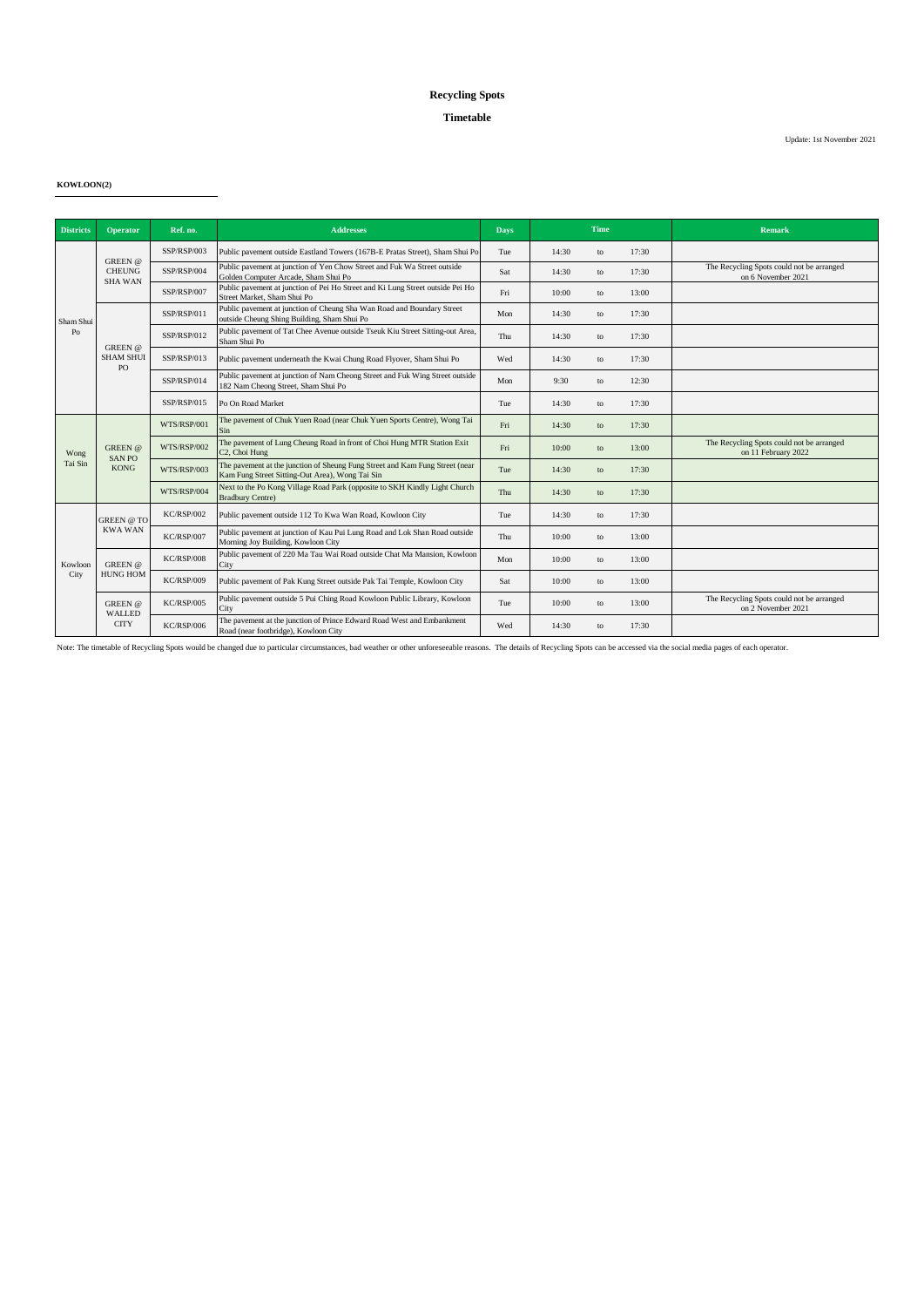### **Timetable**

Update: 1st November 2021

**NEW TERRITORIES(1)**

| <b>Districts</b> | <b>Operator</b>                                 | Ref. no.          | <b>Addresses</b>                                                                                                               | <b>Days</b> | Time  |    |       | <b>Remark</b>                                                    |
|------------------|-------------------------------------------------|-------------------|--------------------------------------------------------------------------------------------------------------------------------|-------------|-------|----|-------|------------------------------------------------------------------|
|                  | <b>GREEN</b> @<br><b>SHATIN</b>                 | ST/RSP/007        | The pavement outside Che Kung Temple MTR Station Exit B, Sha Tin (No.1)                                                        | Mon         | 14:30 | to | 17:30 | The Recycling Spots could not be arranged<br>on 1 November 2021  |
|                  |                                                 | <b>ST/RSP/008</b> | The pavement of Sai Sha Road (Near Sunshine City Plaza), Ma On Shan                                                            | Wed         | 14:30 | to | 17:30 |                                                                  |
|                  |                                                 | ST/RSP/011        | The pavement of Sha On street (Near Block No.9 of Monte Vista), Ma On Shan                                                     | Sat         | 10:00 | to | 13:00 |                                                                  |
|                  |                                                 | ST/RSP/012        | The pavement outside Sha Tin Market, Sha Tin                                                                                   | Fri         | 14:30 | to | 17:30 |                                                                  |
|                  | <b>GREEN</b> @<br><b>TAI WAI</b>                | ST/RSP/010        | The pavement outside Sha Tin Wai MTR Station Exit C, Sha Tin                                                                   | Tue         | 10:00 | to | 13:00 |                                                                  |
|                  |                                                 | <b>TP/RSP/007</b> | Pavement at the junction of Tai Po Tai Wo Road and Chui Lok Street (Greenery<br>Plaza Block A), Tai Po                         | Fri         | 10:00 | to | 13:00 |                                                                  |
|                  |                                                 | <b>TP/RSP/009</b> | Pavement next to planters outside Block 2 of Tai Po Centre, Tai Po                                                             | Sat         | 14:30 | to | 17:30 | The Recycling Spots could not be arranged<br>on 6 November 2021  |
|                  |                                                 | <b>TP/RSP/010</b> | Pavement of Heung Sze Wui Street outside Tai Po Complex, Tai Po                                                                | Tue         | 10:00 | to | 13:00 | The Recycling Spots could not be arranged<br>on 2 November 2021  |
|                  | <b>GREEN</b> @<br>TAI PO                        | <b>TP/RSP/011</b> | Pavement at the junction of On Chee Road and On Cheung Road (Near Jade<br>Plaza Block C), Tai Po                               | Thu         | 10:00 | to | 13:00 |                                                                  |
| Tai Po           |                                                 | <b>TP/RSP/013</b> | Pavement at the junction of On Po Lane and On Po Road (Near Fu Shin<br>Shopping Centre), Tai Po                                | Tue         | 14:30 | to | 17:30 |                                                                  |
|                  |                                                 | <b>TP/RSP/014</b> | Pavement of Nam Wan Road outside Wan Tau Tong Estate (Near footbridge to<br>Uptown Plaza), Tai Po                              | Sat         | 10:00 | to | 13:00 |                                                                  |
|                  |                                                 | <b>TP/RSP/015</b> | Pavement at the junction of On Chee Road and On Cheung Road (Near<br>Treasure Garden Block C), Tai Po                          | Thu         | 14:30 | to | 17:30 |                                                                  |
|                  | <b>GREEN</b> @<br><b>TAIPO</b><br><b>MARKET</b> | <b>TP/RSP/004</b> | Tai Wo Bridge, Tai Po                                                                                                          | Wed         | 10:00 | to | 13:00 |                                                                  |
|                  |                                                 | <b>TP/RSP/012</b> | Pavement of Ting Kok Road outside Tai Po Jockey Club Clinic, Tai Po                                                            | Mon         | 14:30 | to | 17:30 |                                                                  |
|                  | <b>GREEN</b> @<br><b>SHEK WU</b><br>HUI         | <b>N/RSP/001</b>  | Exit B, Sheung Shui MTR Station, Sheung Shui                                                                                   | Mon         | 14:30 | to | 17:30 |                                                                  |
|                  |                                                 | <b>N/RSP/002</b>  | Pavement outside Bus Terminus of Ching Ho Estate, Ching Hiu Road, Sheung<br>Shui                                               | Fri         | 10:00 | to | 13:00 | The Recycling Spots could not be arranged<br>on 12 November 2021 |
| North            |                                                 | <b>N/RSP/007</b>  | Pavement outside Sheung Shui Town Centre, Chi Cheong Road, Sheung Shui                                                         | Thu         | 14:30 | to | 17:30 |                                                                  |
|                  | <b>GREEN</b> @<br><b>FANLING</b>                | N/RSP/003         | Area outside Yung Shing Commercial Centre, Wah Ming Road, Fanling                                                              | Mon         | 14:30 | to | 17:30 |                                                                  |
|                  |                                                 | <b>N/RSP/008</b>  | Area of Wo Muk Street, near Union Plaza, Luen Wo Market, Fanling                                                               | Tue         | 10:00 | to | 13:00 |                                                                  |
|                  |                                                 | <b>N/RSP/009</b>  | Area near Bus Station, Chi Ka Lane, Fanling                                                                                    | Thu         | 10:00 | to | 13:00 |                                                                  |
| Tsuen<br>Wan     | <b>GREEN</b> @ LO<br><b>TAK COURT</b>           | <b>TW/RSP/006</b> | Pavement outside 92 Chung On Street, Tsuen Wan                                                                                 | Tue         | 10:00 | to | 13:00 |                                                                  |
|                  |                                                 | <b>TW/RSP/008</b> | Pavement outside Bank of China, Rhine Garden, Sham Tseng, Tsuen Wan                                                            | Mon         | 14:30 | to | 17:30 |                                                                  |
|                  |                                                 | <b>TW/RSP/009</b> | Pavement at junction of Tai Pa Street and Yuen Tun Circuit, Tsuen Wan (near<br>Tsuen Wan Plaza and opposite to Tai Yuen House) | Mon         | 10:00 | to | 13:00 |                                                                  |
|                  |                                                 | <b>TW/RSP/010</b> | Pavement outside Citywalk Phase II (The Dynasty), Yeung Uk Road, Tsuen<br>Wan                                                  | Wed         | 14:30 | to | 17:30 |                                                                  |